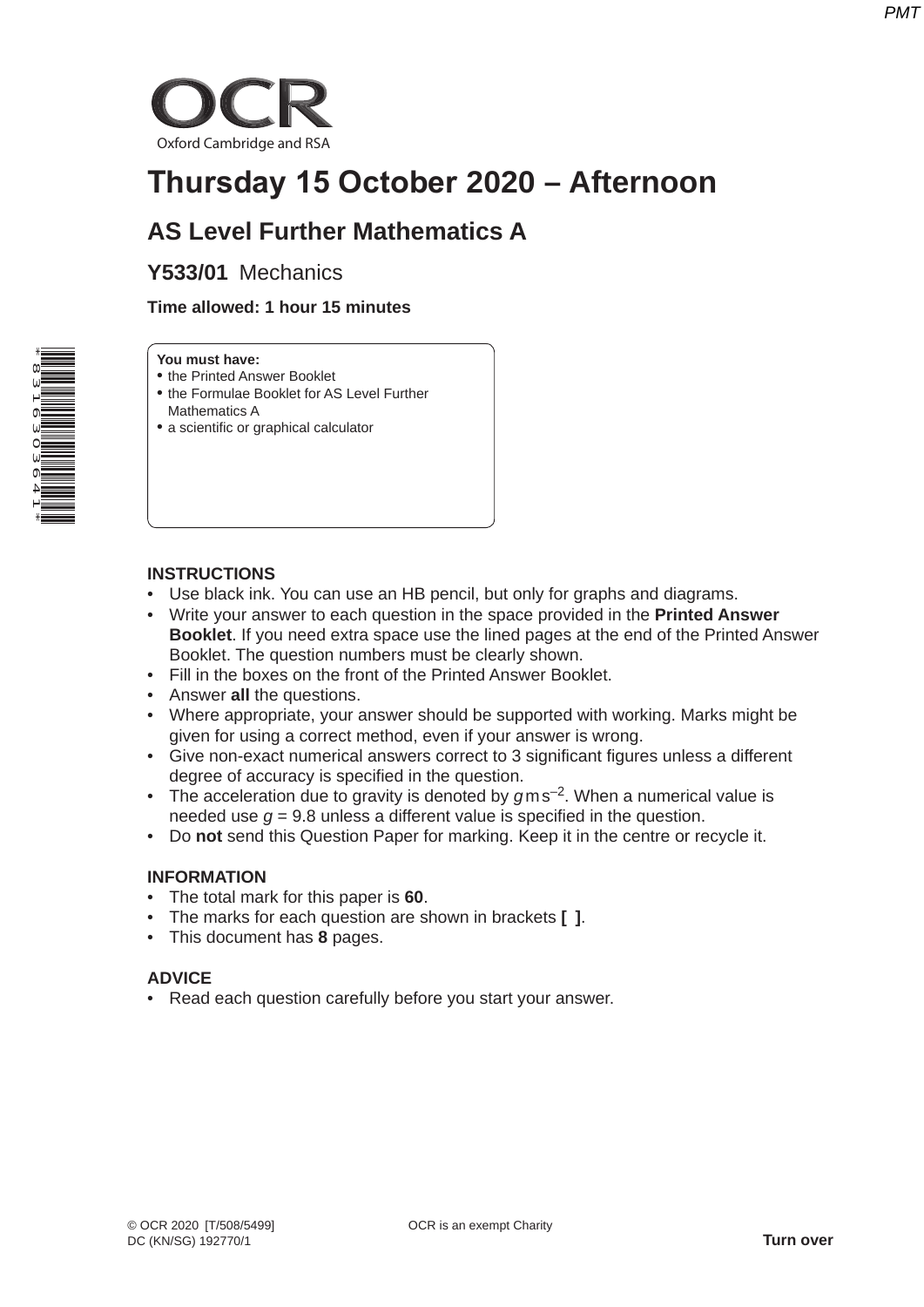## Answer **all** the questions.

- **1** A car of mass 1200 kg is driven on a long straight horizontal road. There is a constant force of 250 N resisting the motion of the car. The engine of the car is working at a constant power of 10 kW.
- (a) The car can travel at constant speed  $v \text{ ms}^{-1}$  along the road. Find *v*. [2]
	- **(b)** Find the acceleration of the car at an instant when its speed is  $30 \text{ ms}^{-1}$ . . **[3]**
- **2** A particle *P* of mass 4.5 kg is moving in a straight line on a smooth horizontal surface at a speed of  $2.4 \text{ ms}^{-1}$  when it strikes a vertical wall directly. It rebounds at a speed of  $1.6 \text{ ms}^{-1}$ .

| (a) Find the coefficient of restitution between $P$ and the wall.            |                   |
|------------------------------------------------------------------------------|-------------------|
| (b) Determine the impulse applied to $P$ by the wall, stating its direction. | $\mathbf{[3]}$    |
| (c) Find the loss of kinetic energy of $P$ as a result of the collision.     | $\lceil 2 \rceil$ |
| (d) State, with a reason, whether the collision is perfectly elastic.        |                   |

**3** A particle *P* of mass 5.6 kg is attached to one end of a light rod of length 2.1 m. The other end of the rod is freely hinged to a fixed point *O*.

The particle is initially at rest directly below O. It is then projected horizontally with speed  $5 \text{ m s}^{-1}$ . In the subsequent motion, the angle between the rod and the downward vertical at *O* is denoted by  $\theta$  radians, as shown in the diagram.



(a) Find the speed of *P* when  $\theta = \frac{1}{4}\pi$ . [4]

**(b)** Find the value of  $\theta$  when *P* first comes to instantaneous rest. [2]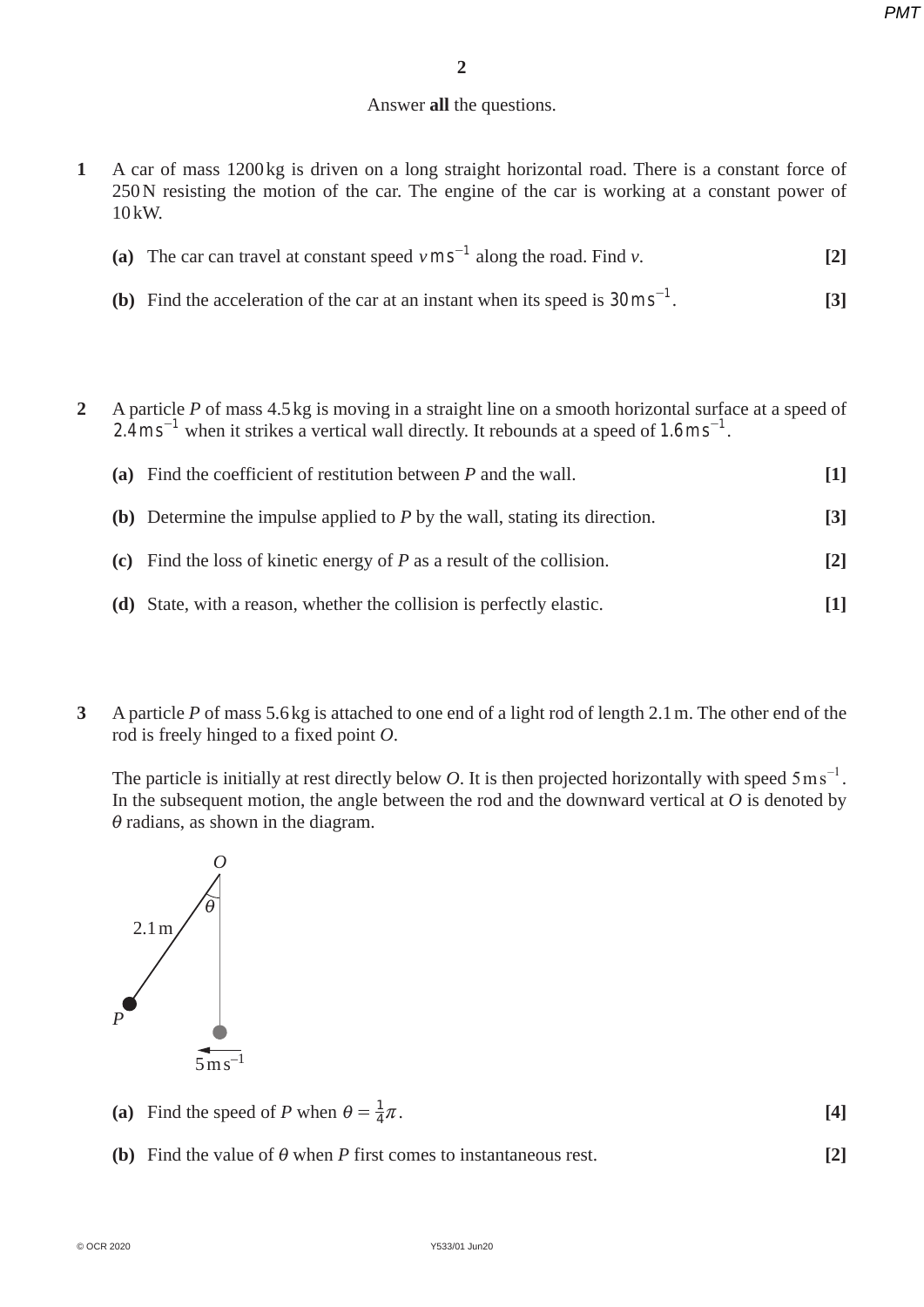- **4** A particle *P* of mass 2.4 kg is moving in a straight line *OA* on a horizontal plane. *P* is acted on by a force of magnitude 30 N in the direction of motion. The distance *OA* is 10 m.
	- **(a)** Find the work done by this force as *P* moves from *O* to *A*. **[2]**

The motion of *P* is resisted by a constant force of magnitude *R* N. The velocity of *P* increases from  $12 \text{ ms}^{-1}$  at *O* to  $18 \text{ ms}^{-1}$  at *A*.

- **(b)** Find the value of *R*. **[3]**
- **(c)** Find the average power used in overcoming the resistance force on *P* as it moves from *O* to *A*. **[3]**

When *P* reaches *A* it collides directly with a particle *Q* of mass 1.6 kg which was at rest at *A* before the collision. The impulse exerted on  $Q$  by  $P$  as a result of the collision is 17.28 N s.

| (d) (i) Find the speed of $Q$ after the collision. | $[2]$ |
|----------------------------------------------------|-------|
| (ii) Hence show that the collision is inelastic.   |       |

**5** A particle of mass *m* moves in a straight line with constant acceleration *a*. Its initial and final velocities are *u* and *v* respectively and its final displacement from its starting position is *s*. In order to model the motion of the particle it is suggested that the velocity is given by the equation

 $v^2 = pu^{\alpha} + qa^{\beta} s^{\gamma}$ 

where *p* and *q* are dimensionless constants.

| (a) Explain why $\alpha$ must equal 2 for the equation to be dimensionally consistent. | $[2]$ |
|----------------------------------------------------------------------------------------|-------|
|----------------------------------------------------------------------------------------|-------|

- **(b)** By using dimensional analysis, determine the values of  $\beta$  and  $\gamma$ . [4]
- **(c)** By considering the case where  $s = 0$ , determine the value of *p*. [1]
- **(d)** By multiplying both sides of the equation by  $\frac{1}{2}m$ , and using the numerical values of  $\alpha$ ,  $\beta$ and  $\gamma$ , determine the value of *q*.  $[2]$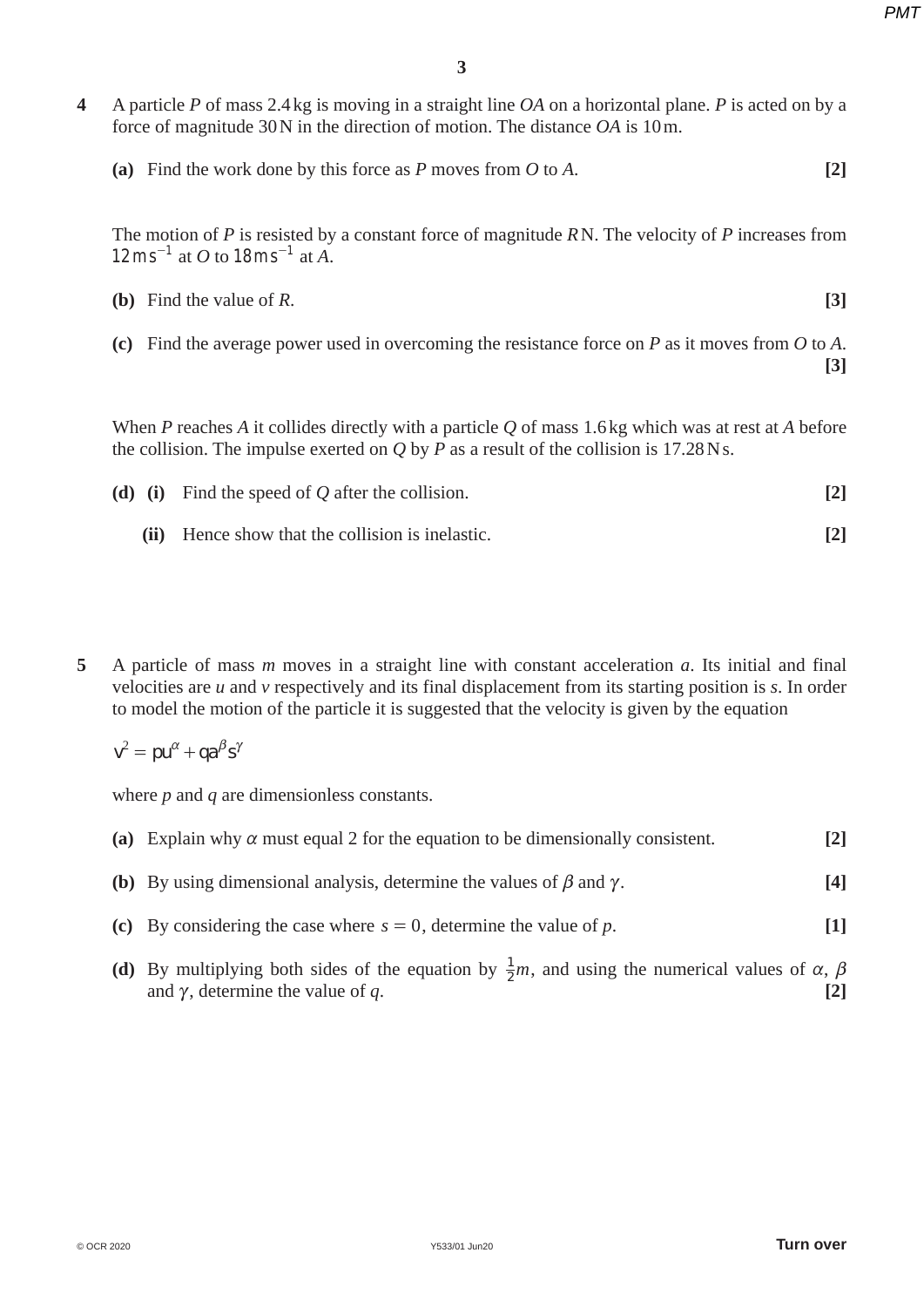**6** Three particles *A*, *B* and *C* are free to move in the same straight line on a large smooth horizontal surface. Their masses are 3.3 kg, 2.2 kg and 1 kg respectively. The coefficient of restitution in collisions between any two of them is *e*.

Initially, *B* and *C* are at rest and *A* is moving towards *B* with speed  $u$  ms<sup> $-1$ </sup> (see diagram). *A* collides directly with *B* and *B* then goes on to collide directly with *C*.



- (a) The velocities of *A* and *B* immediately after the first collision are denoted by  $v_A$  m s<sup>-1</sup> and  $v_B$ m s<sup>-1</sup> respectively.
	- Show that  $v_A = \frac{u(3-2e)}{5}$  $u(3-2e)$ 5  $A = \frac{u(3-2e)}{5}$ .
	- Find an expression for  $v_B$  in terms of *u* and *e*. [4]
	- **(b)** Find an expression in terms of *u* and *e* for the velocity of *B* immediately after its collision with  $C$ .  $[4]$

After the collision between *B* and *C* there is a further collision between *A* and *B*.

 **(c)** Determine the range of possible values of *e*. **[4]**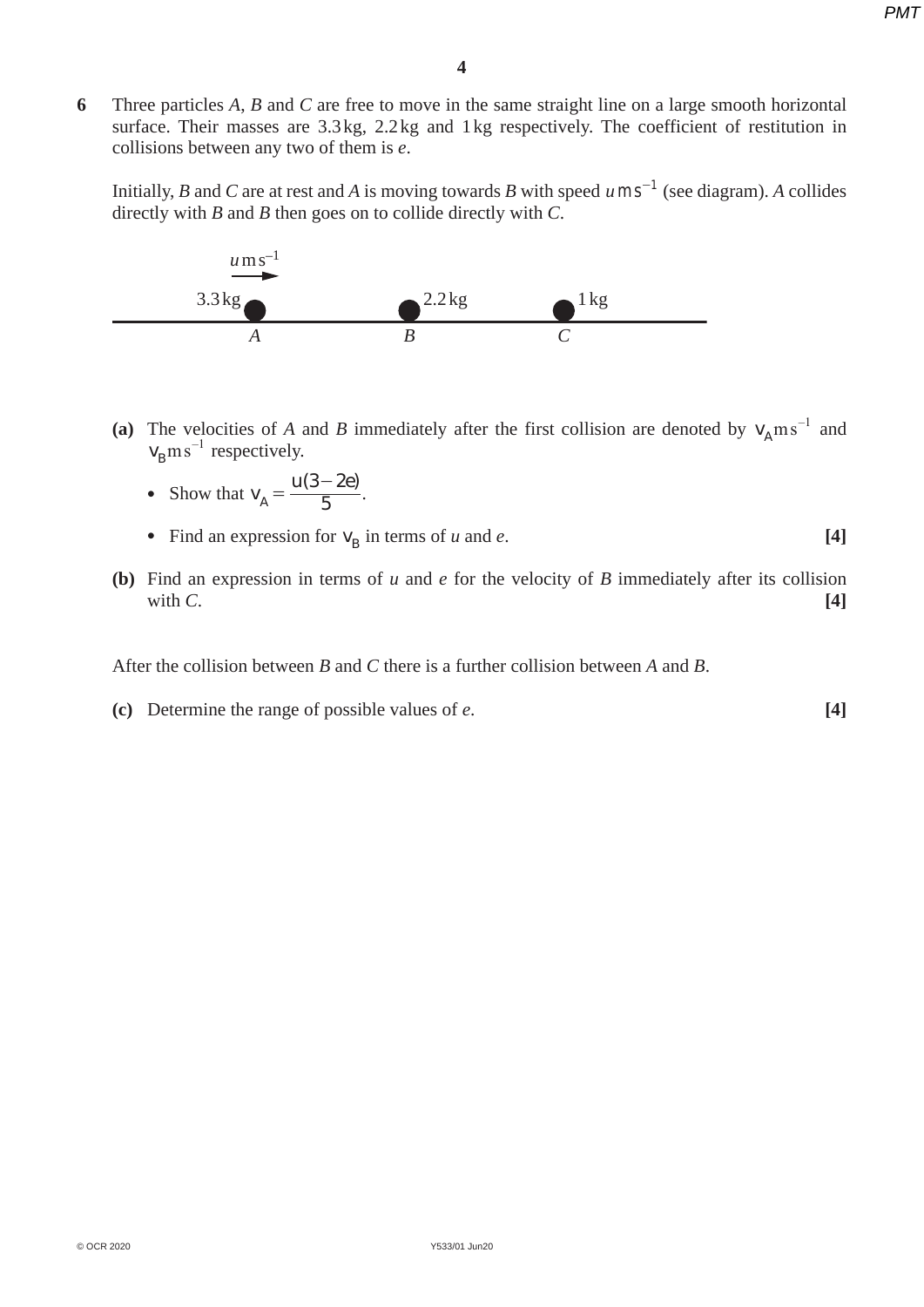**7** It is required to model the motion of a car of mass *m* kg travelling at a constant speed  $v \text{ ms}^{-1}$ around a circular portion of banked track. The track is banked at 30° (see diagram).



In a model, the following modelling assumptions are made.

- The track is smooth.
- The car is a particle.
- The car follows a horizontal circular path with radius *r* m.
- **(a)** Show that, according to the model,  $\sqrt{3}v^2 = gr$ . [4]

For a particular portion of banked track, *r* = 24.

 **(b)** Find the value of *v* as predicted by the model. **[2]**

A car is being driven on this portion of the track at the constant speed calculated in part **(b)**. The driver finds that in fact he can drive a little slower or a little faster than this while still moving in the same horizontal circle.

- **(c)** Explain
	- how this contrasts with what the model predicts,
	- how to improve the model to account for this. **[3]**

## **END OF QUESTION PAPER**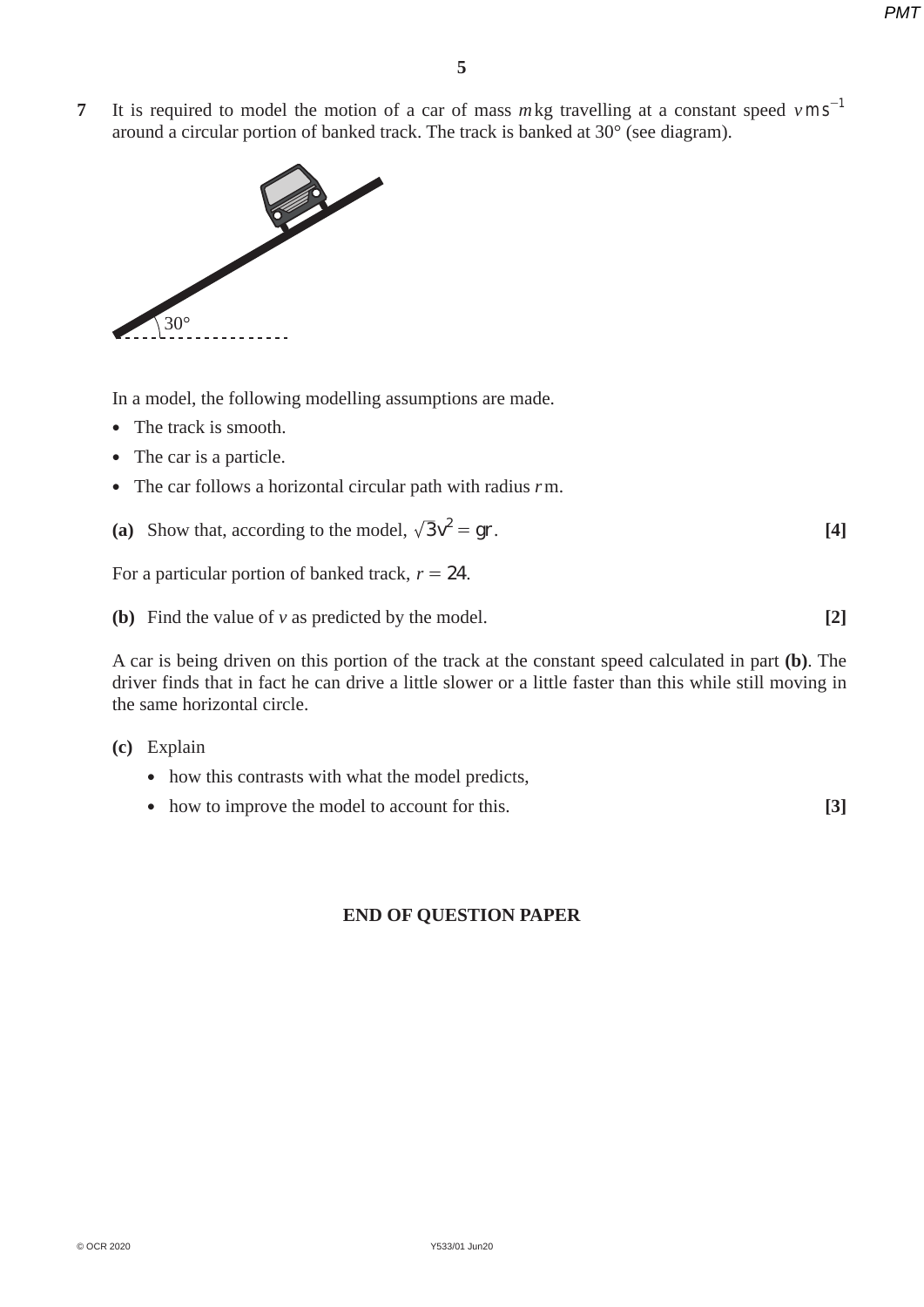## $\boldsymbol{6}$

## **BLANK PAGE**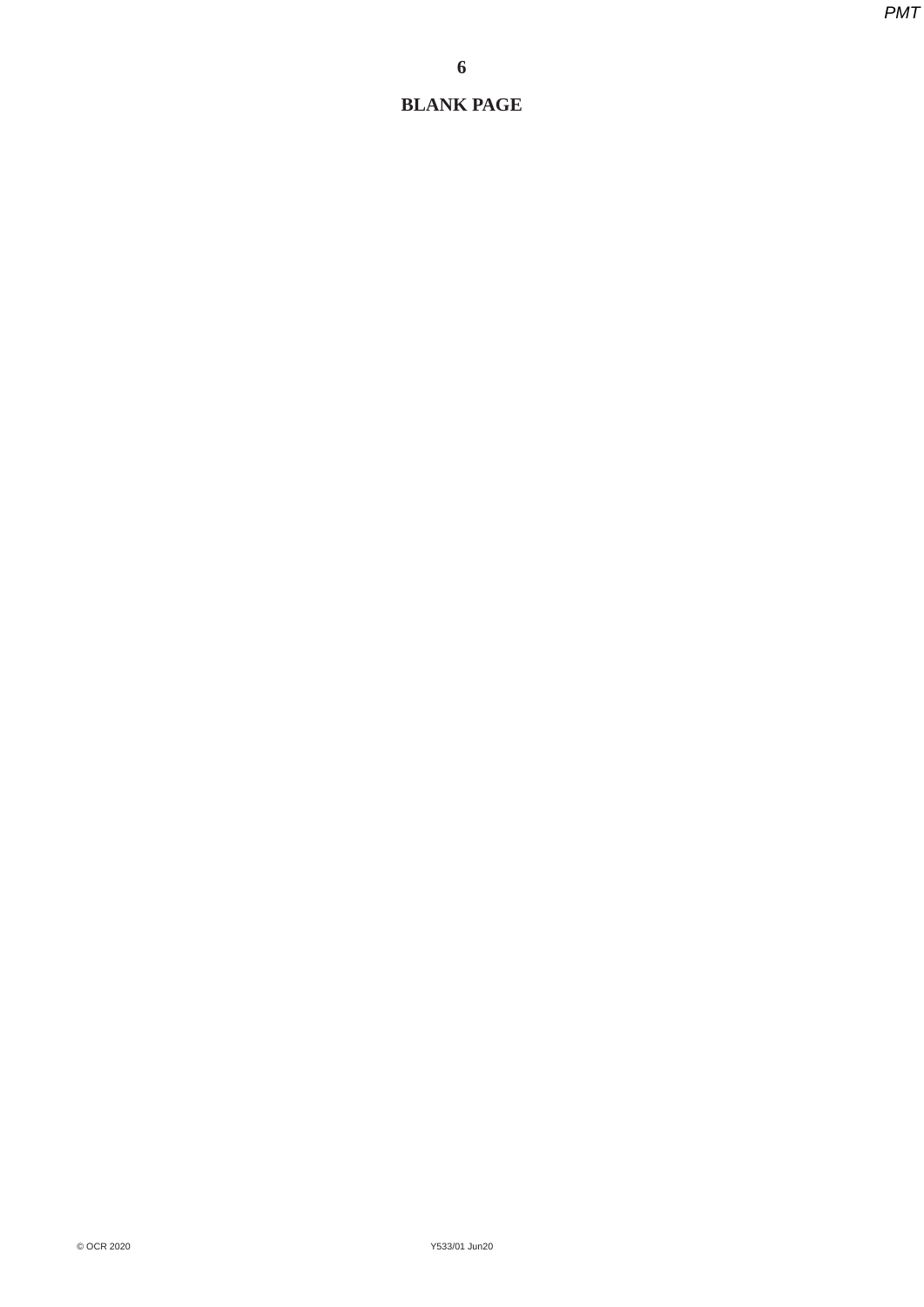## **BLANK PAGE**